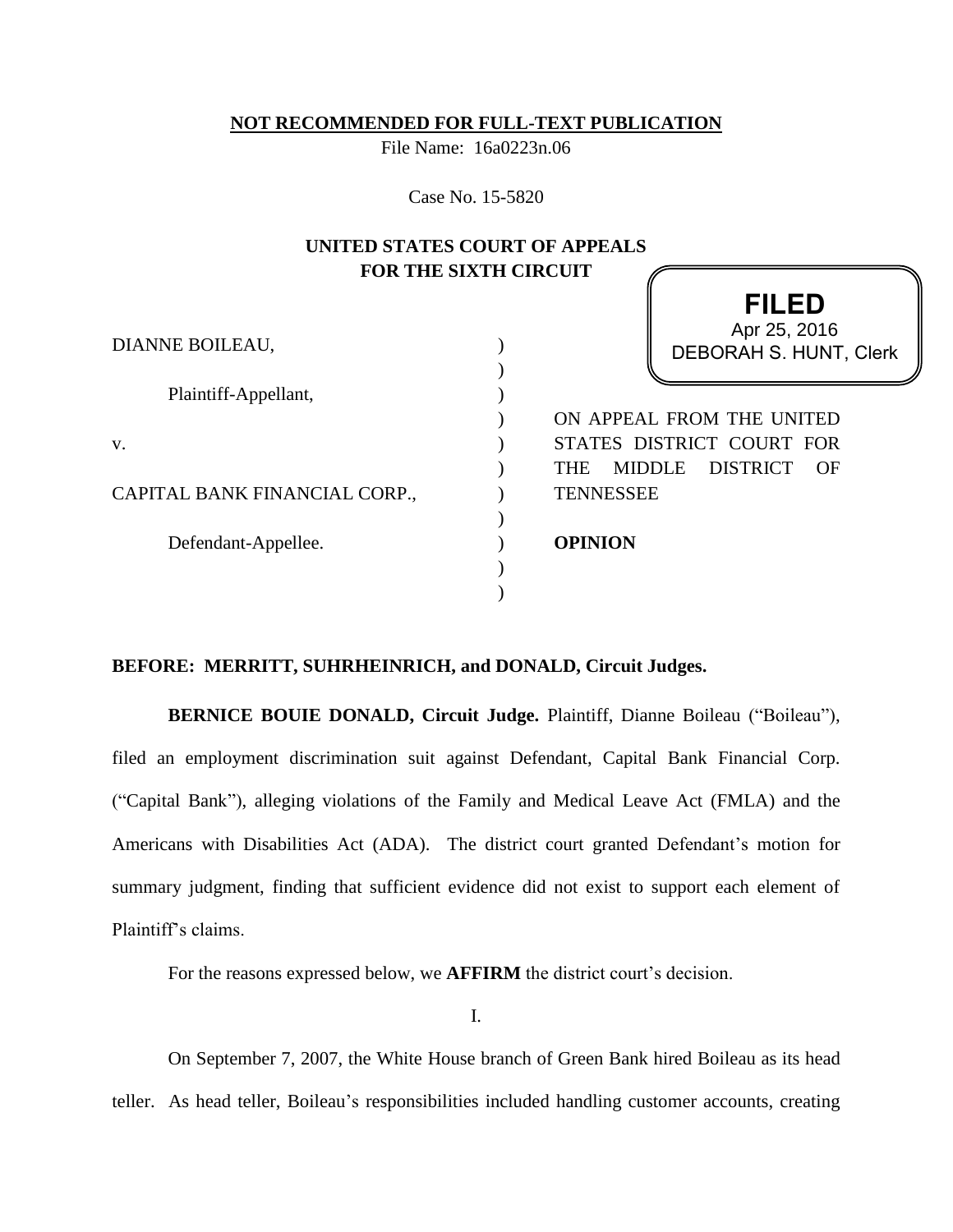work schedules for the other tellers in her branch, handling customer complaints, balancing the vault, and resolving problems with the ATM machine.

Boileau has lupus, a disease which may unpredictably require her to miss work for indefinite periods of time. From May 9, 2011 through May 31, 2011, Boileau was on leave pursuant to the FMLA due to surgery to remove her right salivary gland. The surgery was an attempt to mitigate the complications she experiences due to lupus. She returned to work on June 1, 2011. However, from the date of her return until December 2011, she was on intermittent leave pursuant to her physician's orders.

On January 2, 2012, Boileau began her second period of FMLA leave. She originally notified Capital Bank (which had acquired Green Bank) that she would be able return to work on January 17, 2012. On January 18, 2012, Boileau's physician certified that Boileau was incapacitated. In addition, Boileau's husband submitted several doctor's notes, on her behalf, which deferred her return date. The final note delayed her return date to April 2, 2012. (Page ID # 230.) Along with the notes extending her return date, on January 18, 2012, Boileau's physician certified that due to lymphadenopathy and neck pain, Boileau would be incapacitated for six to twelve months and that, due to those ailments, she would be incapacitated every two to four weeks for periods of one to seven days. Moreover, on January 27, 2012, Boileau's physician certified that Boileau was also presently incapacitated due to lupus and that her condition would cause her to be incapacitated every one to two months, and that the episodes of incapacity would last eight to twelve weeks at a time for the duration of her life.

Capital Bank purchased Green Bank in September 2011. Part of the transition required changes to the computer system and procedures. Both parties dispute whether the transition unduly burdened the employees at Boileau's branch. However, it is undisputed that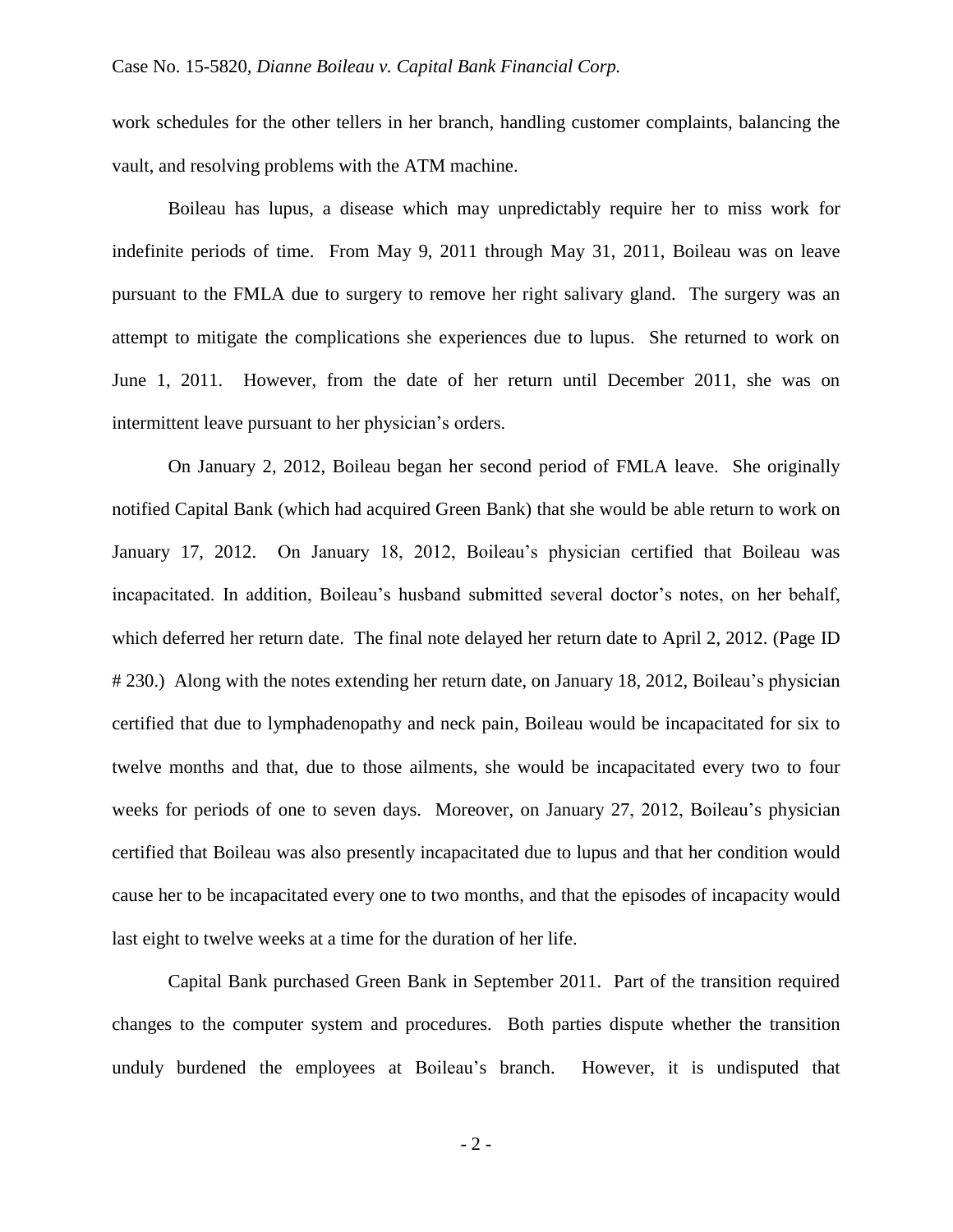complications from her bout with lupus and her other ailments prevented Boileau from being able to work during most of the transition period.

In early March 2012, Sherrie Byrd ("Byrd"), who was branch manager at the White House branch, contacted her supervisor, Regional Executive Darinda Boyd ("Boyd"), to request additional staff. Boyd, in turn, contacted Capital Bank's human resources department to check on Boileau's status. Boyd was informed that Boileau had exhausted her FMLA leave and that she was still physically unable to return to work. On March 14, 2012, Vice President of Human Resources Carolyn Broyles ("Broyles") contacted Boileau and discharged her.

After being terminated, Boileau applied for unemployment. As part of her unemployment application, Boileau's physician certified that Boileau had been under his care and was treated for depression and lymphadenopathy from 10/13/2010 to 4/18/2012 and that, up until 4/18/2012, she was unable to return to work. Moreover, on May 2, 2012, Boileau emailed Broyles and said that "since I cannot work, I am not eligible" for long-term disability. (Page ID # 238.)

On June 6, 2013, Boileau filed this suit, alleging discrimination on the basis of her disability and discriminatory discharge. The district court granted Capital Bank's motion for summary judgment, holding that there was not sufficient evidence in the record to satisfy either her FMLA or ADA claims. This timely appeal followed.

#### II.

"We review de novo a district court's grant of summary judgment." *Siggers v. Campbell*, 652 F.3d 681, 691 (6th Cir. 2011) (quoting *Spencer v. Bouchard*, 449 F.3d 721, 727 (6th Cir.2006) (internal quotation marks omitted)). Summary judgment is proper if there is no genuine issue as to any material fact and the moving party is entitled to judgment as a matter of law. *Cook v. Caruso*, 531 F. App'x 554, 559 (6th Cir. 2013) (citing *EEOC v. Prevo's Family* 

- 3 -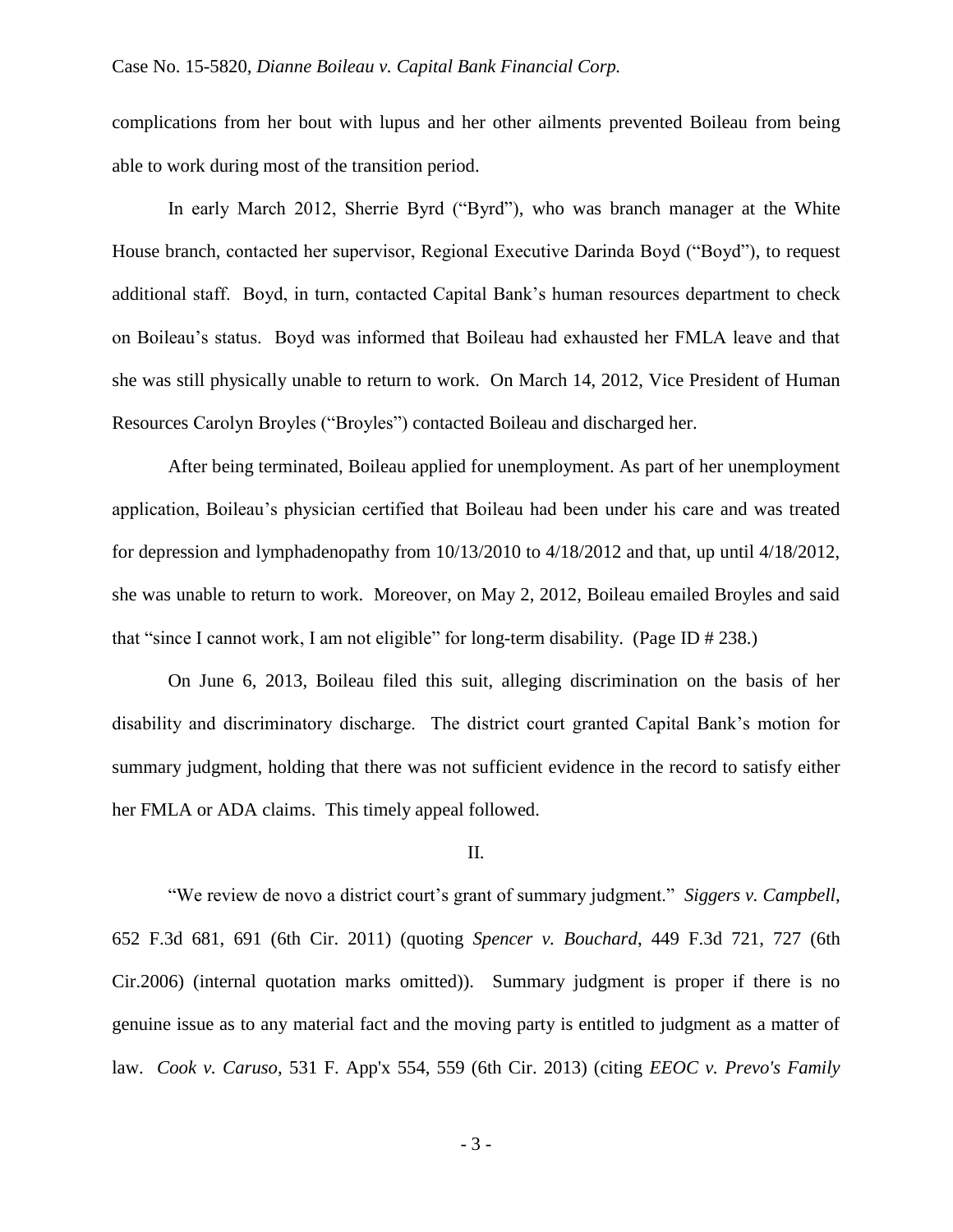*Market, Inc.*, 135 F.3d 1089, 1093 (6th Cir.1998)). "In considering a motion for summary judgment, the court must view the evidence and draw all reasonable inferences in favor of the non-moving party." *Hall v. Warren*, 443 F. App'x 99, 106 (6th Cir. 2011) (internal quotation marks omitted). The essential question is "whether the evidence presents a sufficient disagreement to require submission to a jury or whether it is so one-sided that one party must prevail as a matter of law." *Id.* (quoting *Anderson v. Liberty Lobby, Inc.*, 477 U.S. 242, 251–52 (1986) (internal quotation marks omitted)). "The court considering a motion for summary judgment must consider the pleadings, depositions, answers to interrogatories, and admissions on file, together with the affidavits, if any, in the light most favorable to the party opposing the motion." *Adams v. Metiva*, 31 F.3d 375, 378 (6th Cir. 1994) (internal quotation marks omitted).

## III.

On appeal, Boileau argues that the district court erred in granting Capital Bank summary judgment with respect to both her FMLA retaliation and ADA claim.<sup>1</sup> For the reasons detailed below, we disagree.

### A.

"The FMLA entitles an eligible employee to as many as twelve weeks of leave during any twelve-month period if the employee has a 'serious health condition that makes the employee unable to perform the functions of the position of such employee.'" *Hoge v. Honda of Am. Mfg., Inc.*, 384 F.3d 238, 243 (6th Cir. 2004) (quoting 29 U.S.C. § 2612(a)(1)(D)).

We recognize two recovery theories under the FMLA: the interference theory and the retaliation theory. *See Gates v. U.S. Postal Serv.*, 502 F. App'x 485, 489 (6th Cir. 2012). Under the retaliation theory, an employer cannot discharge or in any other manner discriminate against

 $\overline{a}$ 

<sup>1</sup> The district court also granted summary judgment on Boileau's FMLA interference claim. *See* 29 U.S.C. § 2615(a)(1). However, she failed to raise or brief the issue on appeal, therefore, we deem it waived. *See Perkins v. Twp. of Clayton*, 411 F. App'x 810, 816 (6th Cir. 2011).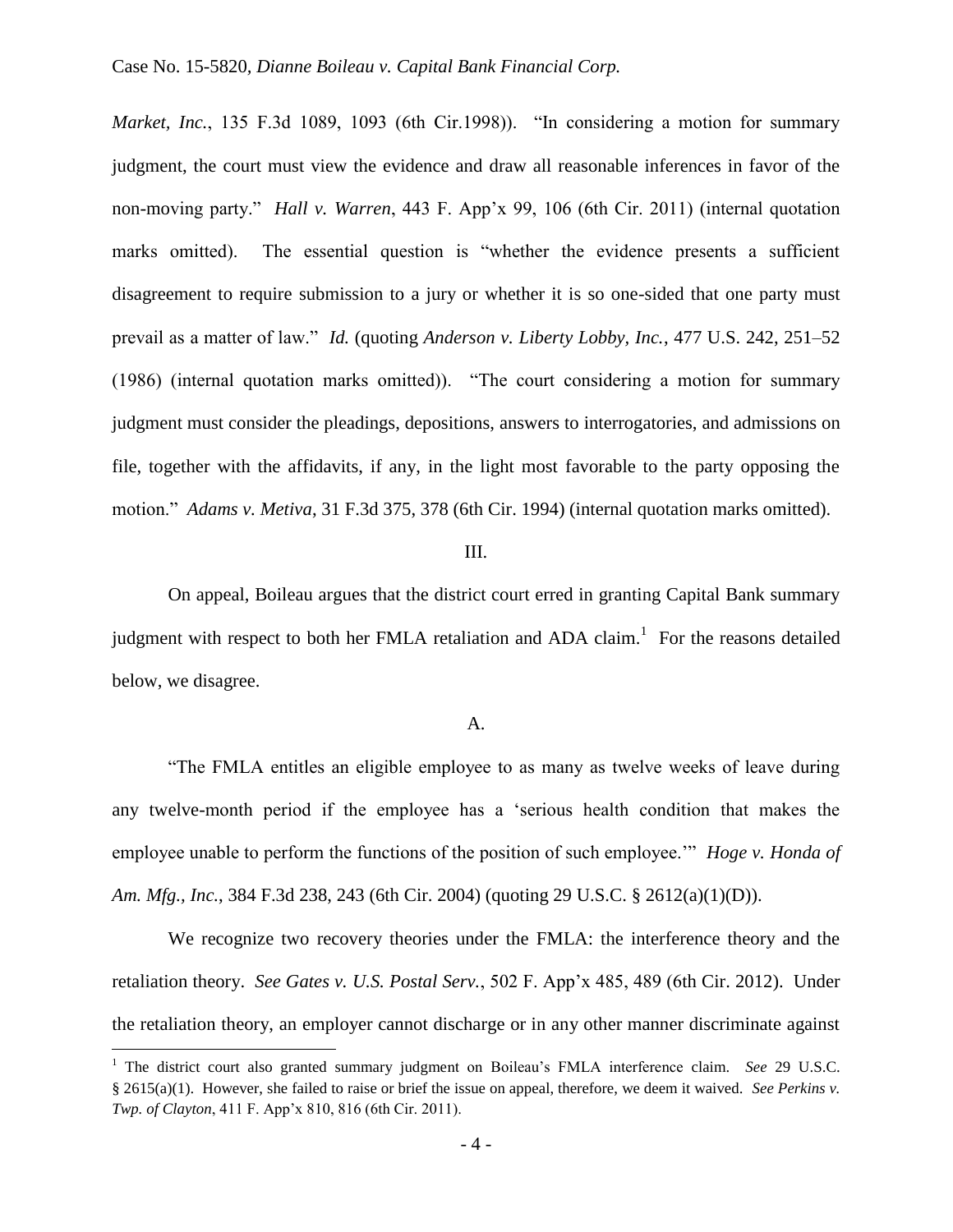# Case No. 15-5820*, Dianne Boileau v. Capital Bank Financial Corp.*

any individual for opposing any practice made unlawful by the FMLA. *Id.* (citing 29 U.S.C. § 2615(a)(2)). FMLA retaliation claims "impose liability on employers that act against employees specifically *because* those employees invoked their FMLA rights*." Edgar v. JAC Prod., Inc.*, 443 F.3d 501, 508 (6th Cir. 2006).

In analyzing retaliation claims under the FMLA, we employ the burden-shifting test articulated in *McDonnell Douglas Corp. v. Green*, 411 U.S. 792 (1973). *Skrjanc v. Great Lakes Power Serv. Co.*, 272 F.3d 309, 315 (6th Cir. 2001). Under that test, Boileau must first prove a prima facie case of discrimination. *Id.* To make out a prima facie case, Boileau must prove that, (1) she was engaged in a protected FMLA activity, (2) Capital Bank knew that she was exercising her rights under the FMLA, (3) Capital Bank took adverse action against Boileau, and (4) there was a causal connection between the protected FMLA activity and the adverse employment action. *Greer v. Cleveland Clinic Health Sys.-E. Region*, 503 F. App'x 422, 428 (6th Cir. 2012). If Boileau clears that hurdle, the burden shifts to Capital Bank to articulate a legitimate nondiscriminatory reason for terminating Boileau. *Skrjanc,* 272 F.3d at 315.If Capital Bank provides a legally sufficient reason for discharging Boileau, the burden returns to Boileau to prove that Capital Bank's proffered reason was a pretext used to conceal discrimination. *Id.*

In its opinion, the district court assumed, arguendo, that enough evidence was in the record to make out a prima facie case. Citing *Edgar v. JAC Products, Inc.*, 443 F.3d 501, 506 (6th Cir. 2006), the district court determined that Capital Bank provided a nondiscriminatory reason for discharging Boileau—Boileau's physician's conclusion that she could not return to work until April 2, 2016, which would have been after she had already exhausted her FMLA leave. *See id.* (stating that when the medical information known to the employer prior to the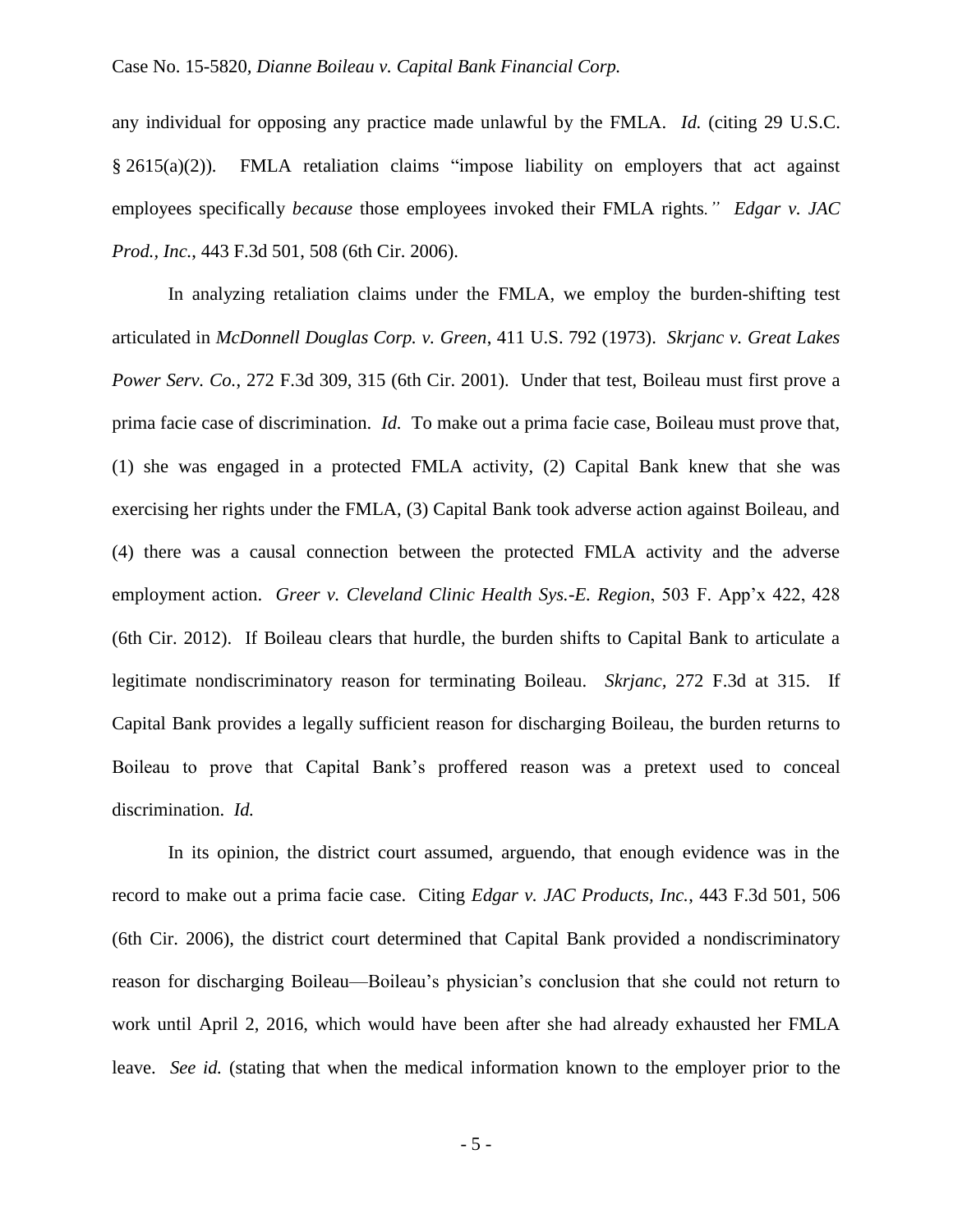termination decision shows that the employee cannot return to work within twelve weeks, such information suffices as a nondiscriminatory reason to terminate the employee).

The district court went on to conclude that Boileau could not satisfy her burden to prove that Capital Bank's proffered reason was, in reality, a pretext. "A plaintiff may show pretext by demonstrating that the proffered reason (1) had no basis in fact; (2) did not actually motivate the action; or (3) was insufficient to warrant the action." *Tillman v. Ohio Bell Tel. Co.*, 545 F. App'x 340, 349 (6th Cir. 2013). The district court determined that Boileau's claim that Byrd and another teller conspired to terminate her because she used her FMLA leave was wholly unsupported and had no basis in fact. Accordingly, since Boileau could not meet her burden of showing a pretext, it granted summary judgment on Boileau's retaliation claim.

We see no reason not to embrace the district court's analysis, as it relied on facts not in dispute and is fully supported by this court's precedent. However, Boileau makes the following unpersuasive arguments in an attempt to show that the district court erred in holding that there was not a factual dispute as to whether Capital Bank's proffered reason for terminating Boileau constituted a pretext. First, Boileau argues that "she was subjected to harassment . . . by [a coworker] which was propagated by Byrd." (Appellant Br. 36.) Because Boileau's assertion that Byrd was behind the harassment is unsupported, it does nothing to substantiate her pretext claim. *See Arendale v. City of Memphis*, 519 F.3d 587, 605 (6th Cir. 2008) ("Conclusory assertions, supported only by Plaintiff's own opinions, cannot withstand a motion for summary judgment."). Second, Boileau points to Capital Bank's failure to notify her that her FMLA leave was about to expire as evidence that Capital Bank's articulated reason for terminating her was pretextual. That argument is meritless, as Boileau cites no legal authority requiring Capital Bank to warn her that her FMLA leave was about to expire. Third, Boileau asserts that since she requested an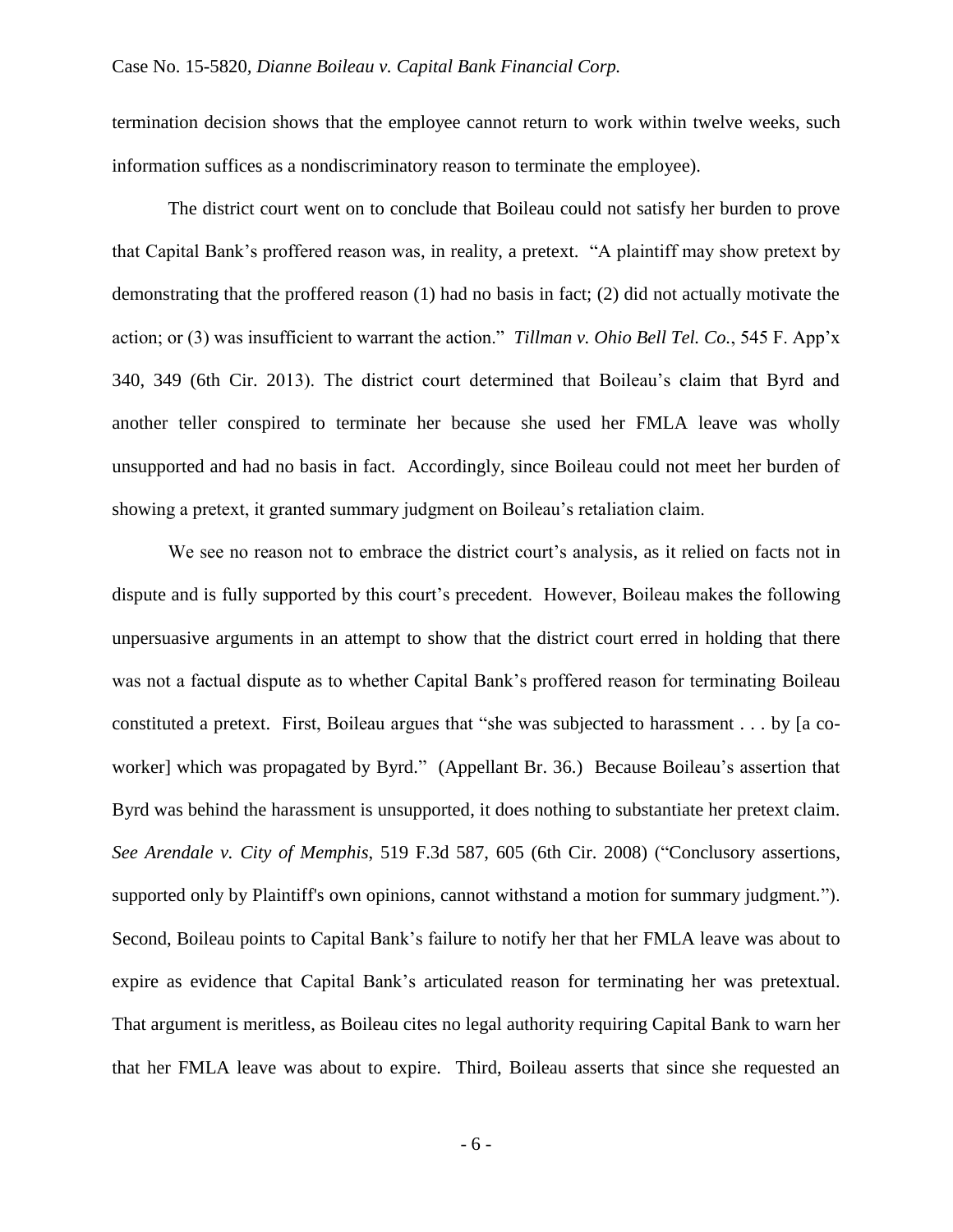## Case No. 15-5820*, Dianne Boileau v. Capital Bank Financial Corp.*

accommodation—which was a request for an additional two weeks off—Capital Bank was on notice that Boileau was ready to return to work. That argument is a nullity. Not only does it do nothing to satisfy her burden of proving a pretext, it also is legally insignificant because Capital Bank relied on Boileau's physician's opinion that Boileau would not be able to return to work until April 2, 2012. *See Edgar*, 443 F.3d at 506. Accordingly, we affirm the district court's summary judgment decision on Boileau FMLA's retaliation claim.

### B.

"The ADA prohibits discrimination against any 'qualified individual with a disability,' which is defined as 'an individual with a disability who, with or without reasonable accommodation, can perform the essential functions of the employment position that such individual holds or desires.'" *Dotson v. Pike Cnty. Bd. of Educ.*, 21 F. App'x 368, 369 (6th Cir. 2001) (quoting 42 U.S.C. §§ 12112(a), 12111(8)). To make out a prima facie ADA claim, a plaintiff must prove that: (1) she is disabled; (2) she is otherwise capable of performing the essential functions of the position, with or without reasonable accommodation; and (3) she suffered an adverse employment decision because of her disability. *Demyanovich v. Cadon Plating & Coatings, L.L.C.*, 747 F.3d 419, 433 (6th Cir. 2014); *but see Whitfield v. Tennessee*, 639 F.3d 253, 259 (6th Cir. 2011) (analyzing an ADA claim with a five-element test). "Once the plaintiff has established a prima facie case, 'the burden shifts to the defendant to show that accommodating the plaintiff would impose an undue hardship on the operation of its business.' *Rorrer v. City of Stow*, 743 F.3d 1025, 1039 (6th Cir. 2014) (quoting *Keith v. Cnty. of Oakland*, 703 F.3d 918, 923 (6th Cir. 2013)). "Once the employer discharges this burden of production, the employee must demonstrate that the proffered reason was, in fact, a pretext for unlawful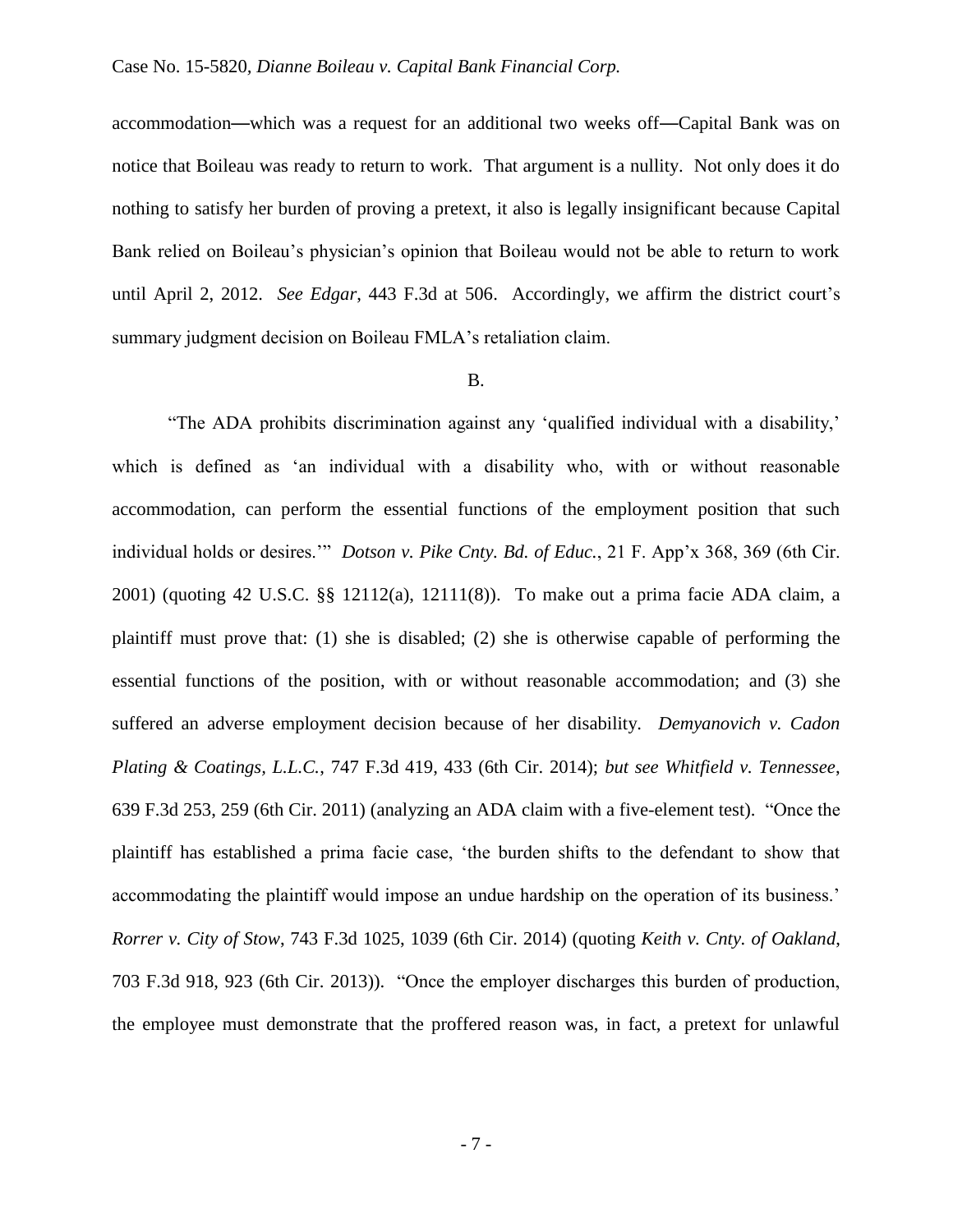disability discrimination." *Brenneman v. MedCentral Health Sys.*, 366 F.3d 412, 417–18 (6th Cir. 2004)

Both parties dispute whether Boileau was "qualified," or capable of performing the essential functions of her job with or without reasonable accommodation. A plaintiff can show that she is qualified by demonstrating that she can perform the essential functions or "fundamental [] duties" of the job. *White v. Interstate Distrib. Co.*, 438 F. App'x 415, 418 (6th Cir. 2011); *see also* 29 C.F.R. § 1630.2(n)(1).

We agree with the district court and hold that Boileau was not qualified under the ADA. Capital Bank contends that regular attendance is part of a head teller's essential job functions. Unfortunately, due to her medical condition, Boileau was not capable of meeting that requirement. According to Boileau's physician, her condition would incapacitate her every one to two months for the duration of her life, with each episode of incapacity lasting from eight to twelve weeks. It also cannot be forgotten that Boileau missed three consecutive months of work prior to her termination. Therefore, the record supports that Boileau was not qualified for the position because she could not meet the attendance requirement.

Boileau disagrees. She alleges that she was qualified and all she needed was a reasonable accommodation—"two weeks of absence." (Appellant Br. 41.) She relies on a Seventh Circuit case, *Byrne v. Avon Products, Inc.*, 328 F.3d 379, 380 (7th Cir. 2003), to support her assertion that "time off may be an apt accommodation." Boileau's argument is misplaced, because even if Capital Bank provided her with an additional "two weeks of absence," her medical diagnosis stated that she would still need to miss prolonged stretches of work indefinitely in the future.

In any event, *Byrne* also does nothing to help her case. *Byrne* goes on to state that "[i]nability to work for a multi-month period removes a person from the class protected by the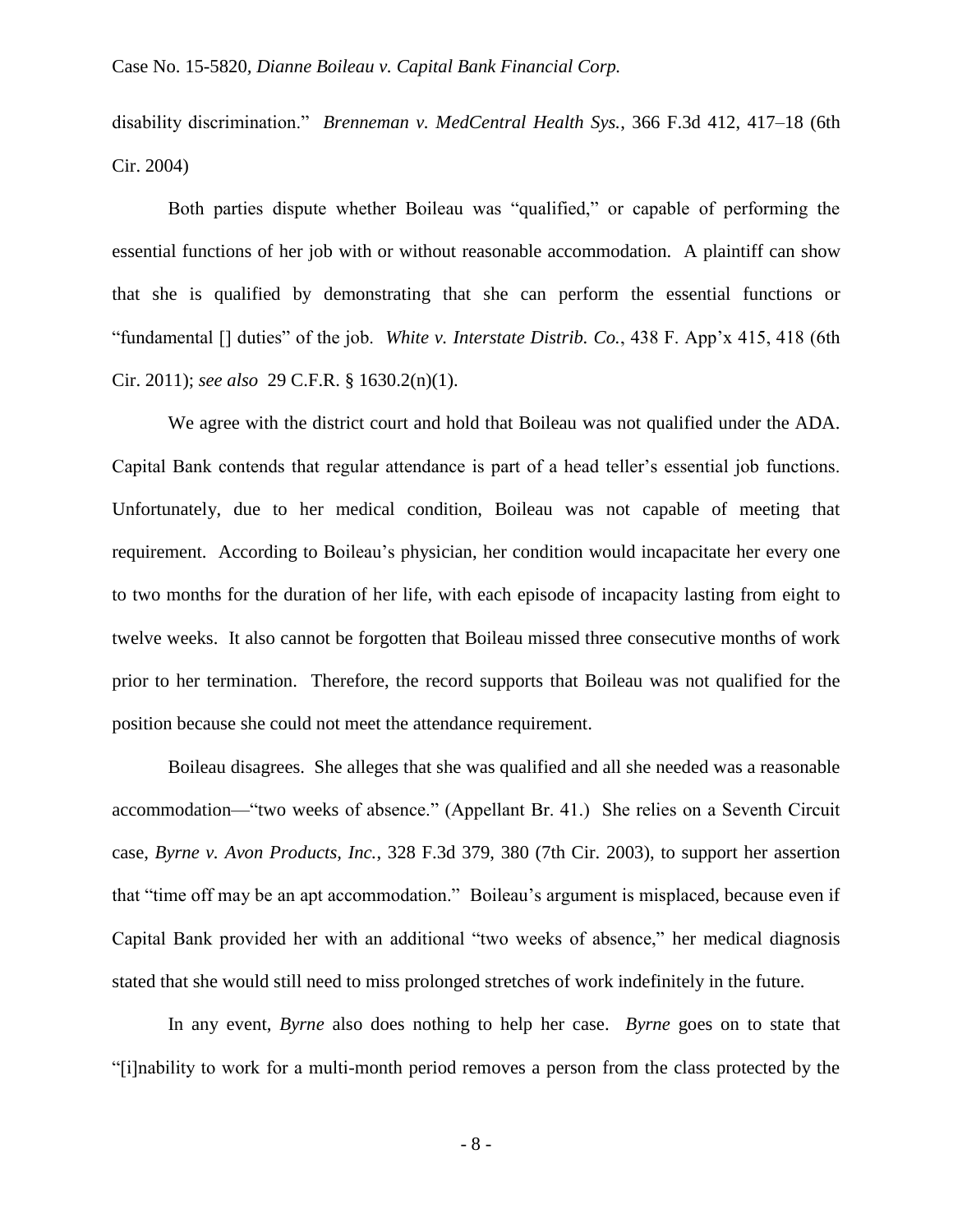ADA." *Id.* As we previously have stated, Boileau's medical condition would prevent her from working eight to twelve weeks at a time, so even under *Byrne* she was not a qualified individual*. See, e.g., Gantt v. Wilson Sporting Goods Co.*, 143 F.3d 1042, 1047 (6th Cir. 1998) (quoting *Tyndall v. Nat'l Educ. Ctrs. Inc.*, 31 F.3d 209, 213 (4th Cir.1994) ("An employee who cannot meet the attendance requirements of the job at issue cannot be considered a 'qualified' individual protected by the ADA.")). Accordingly, since Boileau could not attend work regularly she was not qualified under the ADA. Therefore, we affirm the district court's summary judgment decision as to Boileau's ADA claim.

# III.

For the foregoing reasons, we **AFFIRM** the judgment of the district court.